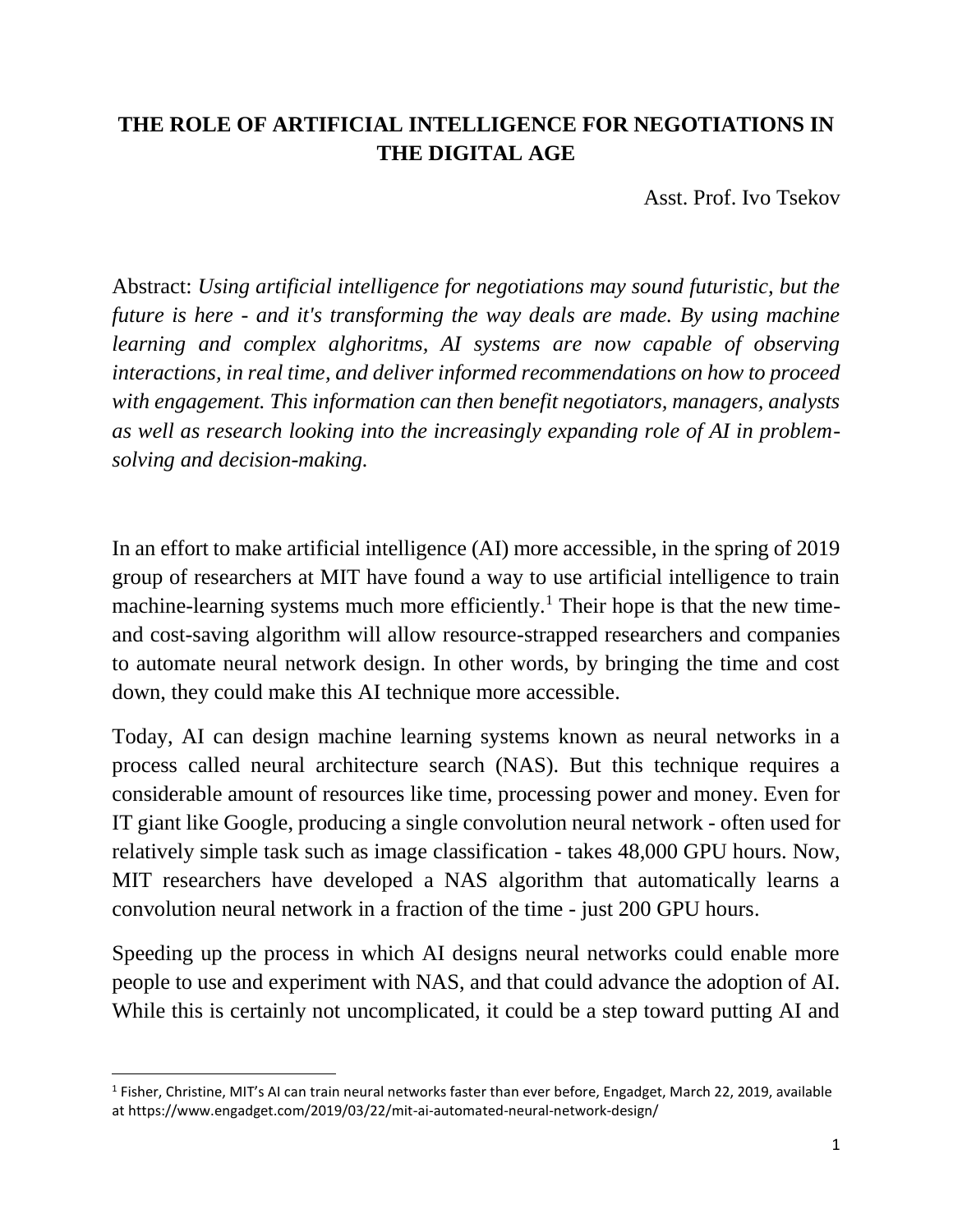machine learning in the hands of more people and companies, freeing it from the monopoly of tech giants.

And this is just the beginning.

AI is capable of performing many tasks that enhance human labor and thinking. Can it provide an advantage in the negotiation process as well?

Artificial intelligence-based systems are now capable of observing human interactions in real time and delivering informed recommendations on how to proceed.

Negotiation is a dialogue between two or more people or parties intended to reach a beneficial outcome over one or more issues where a conflict exists with respect to at least one of these issues. This beneficial outcome can be for all of the parties involved, or just for one or some of them. It is aimed to resolve points of difference, to gain advantage for an individual or collective, or to craft outcomes to satisfy various interests. It is often conducted by putting forward a position and making concessions to achieve an agreement. The degree to which the negotiating parties trust each other to implement the negotiated solution is a major factor in determining whether negotiations are successful.

## **Negotiating in digital environment**

Typically, negotiation has been known to be more art than science — the art of getting what you want or need from person-to-person interaction or bargaining. Nowadays, as more interaction occurs electronically — via email, phone, text chat or social media — there is quite a bit of science being applied to the negotiation process as well. This does not mean that relationship building becomes less important. Quite the contrary, with new technology growing pains; trust and relationships become even more critical. But AI is capable of performing many tasks that enhance human labor and thinking — so it is only logical that it can provide an advantage in the negotiation process as well.

Since the early 20th century the practice of conducting negotiations has become increasingly professionalized, being carried out by accredited career diplomats and experts supported by staff and infrastructure, such as consulates, embassies and corporate departments. But over the last 50 years the way teams contact people and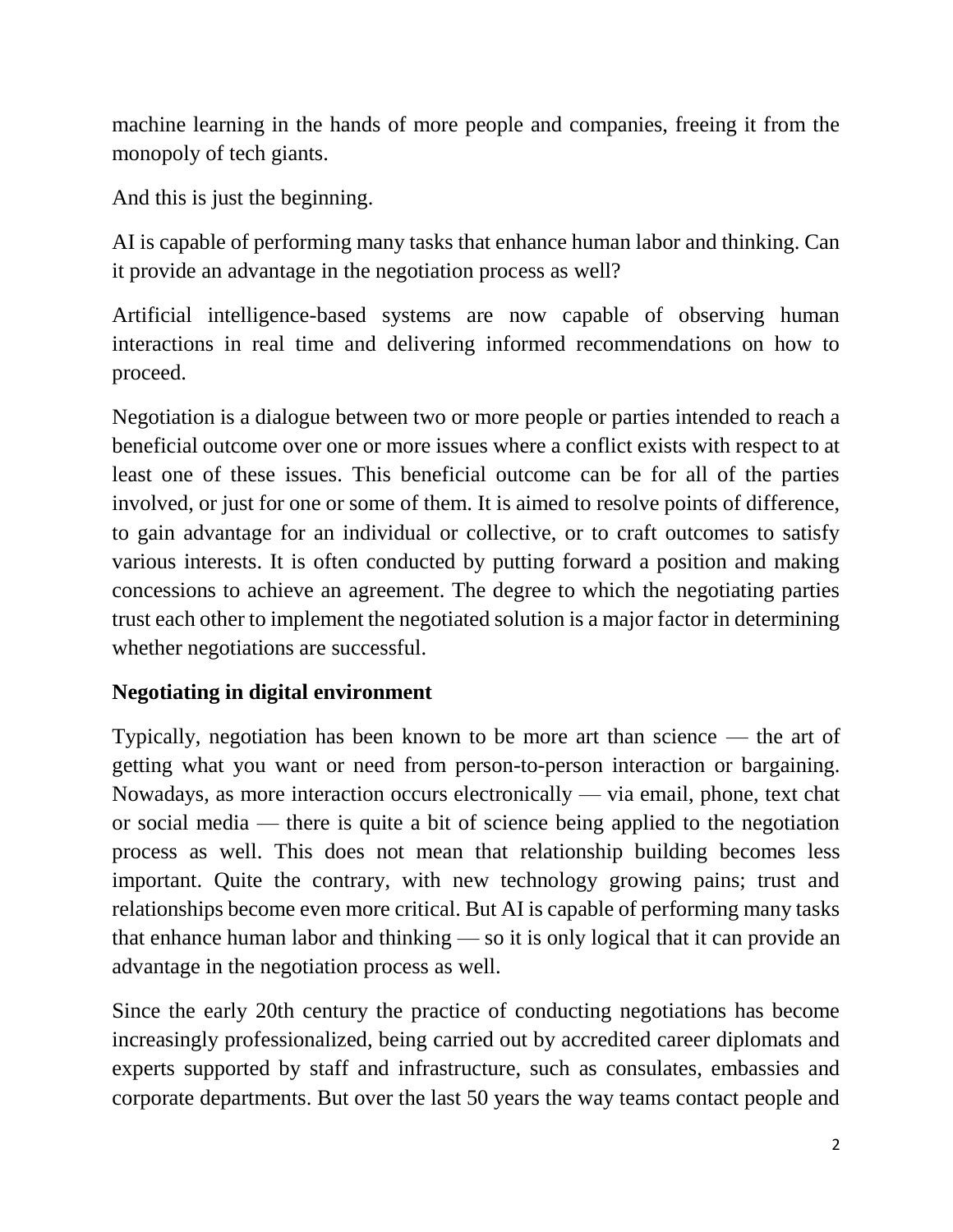have conversations has evolved in a way that could never have been imagined by past generations. This is of course because technology has become absolutely integral to the way that we communicate, with people in business using everevolving tech platforms with which to do so. Meetings have been replaced with teleconferences and spoken conversations (whether face-to-face or on the phone or Skype) have been replaced with emails and texts.

Relationships have changed because of these new mediums, and negotiation process itself has had to evolve too. When negotiating in person the psychology, tactics, and strategies of negotiation are well studied and practiced. Conversely, the answers to questions raised by negotiating electronically are less clear and can be contradictory.<sup>2</sup>

Regardless of whether you negotiate internally or externally, negotiating in person allows a high level of perception and creates psychological "closeness" between the two parties. This allows for the internal understanding that the person on the other side of the table is in fact a human being, and puts the negotiator in a position where they can identify this and apply appropriate judgment to the negotiation in order to maximise the deal.

Holding negotiations digitally via email or text removes this psychological "closeness" and means that the human side of the equation is often removed from the interactions. Many social cues are filtered out and creating a meaningful relationship with the other party becomes challenging. Indeed, studies have shown that when negotiating electronically, people often display more aggressive behavior<sup>3</sup> – which is perhaps attributable to lack of social cues and perceived level of "being untouchable" due to lack of direct physical contact. Ambiguous information conveyed through this medium is more likely to be interpreted as negative, and therefore more likely to provoke a negative response and conflict.

The digital age arrives with a set of big challenges for traditional channels of communication: new relations with counterparts and audiences (interactivity), new languages (multimedia) and a new grammar (internet slang).

 $\overline{\phantom{a}}$  $2$  The Digital Age Of Negotiation, Learner Events, July 18, 2019, available at

https://www.learnevents.com/blog/2019/07/18/the-digital-age-of-negotiation/  $3$  Ibid.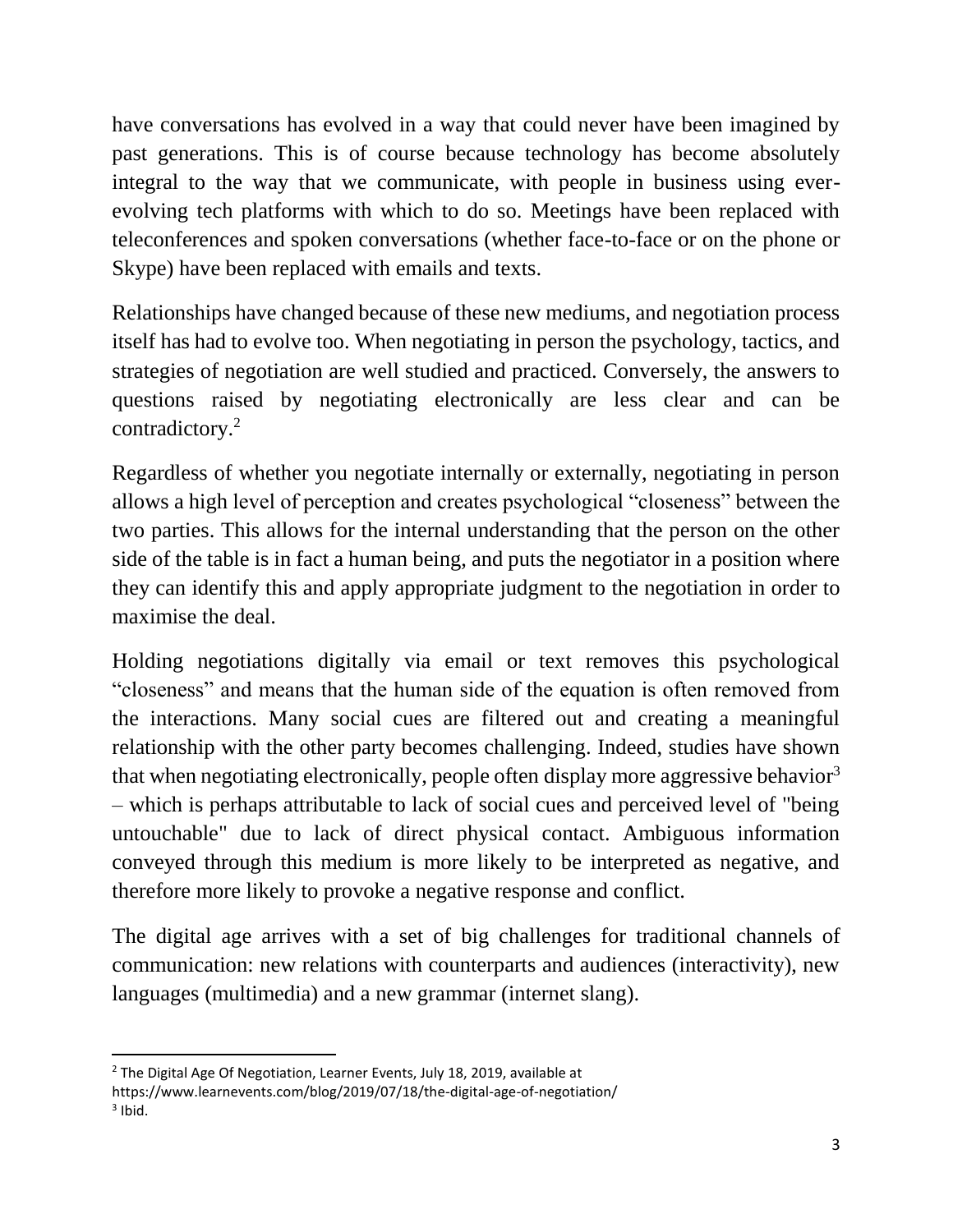As far as enterprises, institutions, administrations, organizations, groups, families and individuals start their own online presence, they become "media" by their own, they also become "sources" for traditional media, and in many cases, they produce strong "media criticism": opinion about how issues are covered by legacy media and delivering of alternative coverage.<sup>4</sup>

Blogs and social media represent the ultimate challenge for the old communication system because they integrate both: the new features of the digital world and a wide democratization in the access to media with a universal scope.

The overflow of information calls for new skills and tools to manage data, news, and opinions, to make informed decisions and bargain. Content syndication, news aggregators, news readers, popularity rankings, recommended reading, most viewed lists, trending topics, are but just a few of the tools available to navigate this chaos of information abundance.

The extraordinary amount of data available in the digital age bring about the strategic role of content analysis as a research method for studying documents and communication artifacts, which might be texts of various formats, pictures, audio or video - a role to be shared with an increasing number of new players. The analysis of data and its transformation into knowledge becomes the axis of communicationrelated activities. Today, the strategic mission of information expert is the information about the information: information intelligence, interpretation, filtering and searching combined with the challenge of new interactive multimedia narratives and delivered by a wide range of channels.

But this revolution not only changes the communication landscape for the usual players, most importantly, it opens the mass communication system to a wide range of new players.

And some of them might not even be human.

 $\overline{\phantom{a}}$ 

<sup>4</sup> Orihuela, Jose Luis, The 10 new paradigms of communication in the digital age, November 6, 2017, Medium, available at https://medium.com/@jlori/the-10-new-paradigms-of-communication-in-the-digital-age-7b7cc9cb4bfb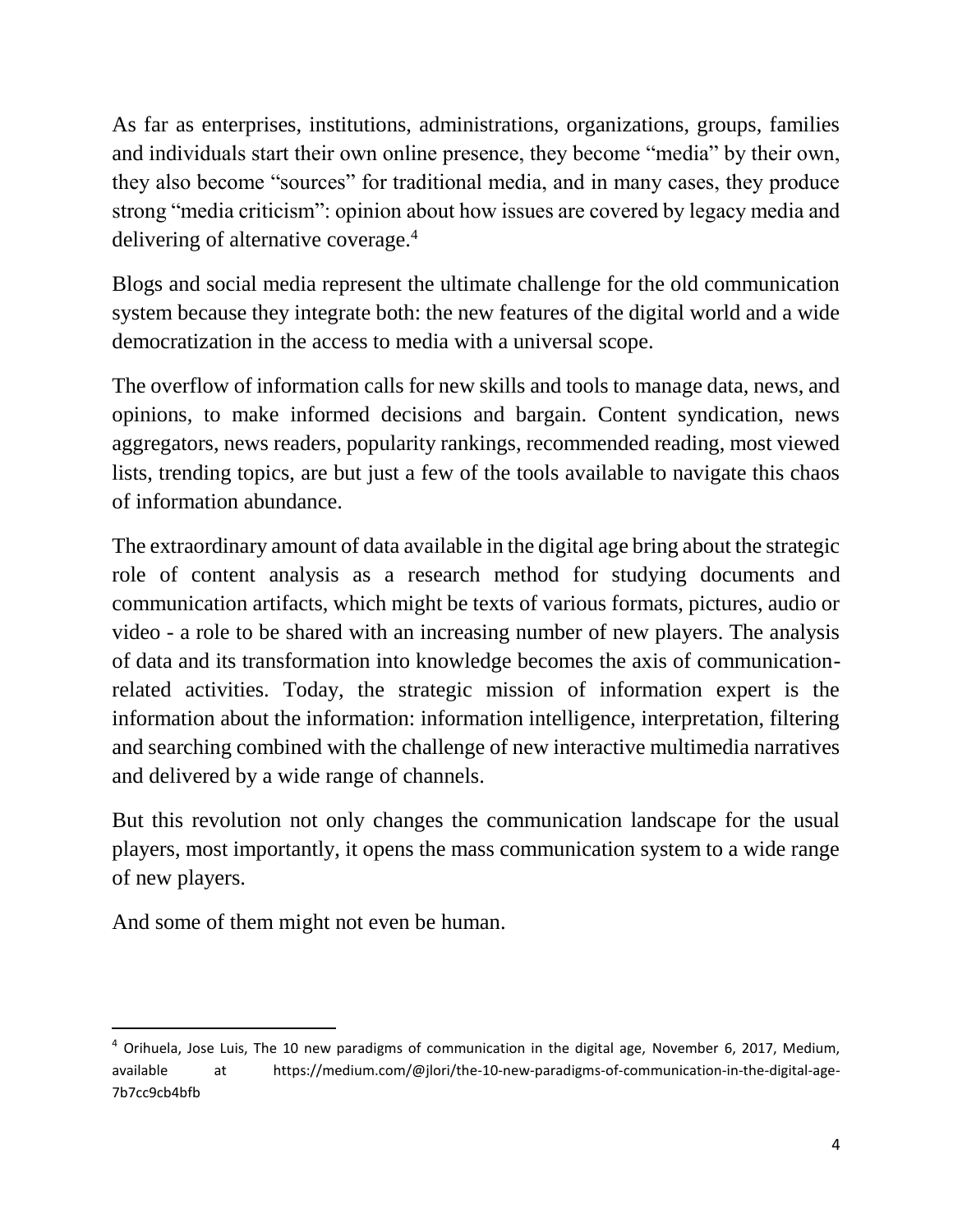#### **Getting a help - from an AI friend**

l

Although the term may still conjure up sci-fi images of robots gone rogue, artificial intelligence or AI, as it is often called for short, is actually far less terrifying. Computer science defines AI as any device that perceives its environment and takes actions that maximize its chance of successfully achieving its goals.<sup>5</sup> A more elaborate definition characterizes AI as "a system's ability to correctly interpret external data, to learn from such data, and to use those learnings to achieve specific goals and tasks through flexible adaptation of the knowledge acquired.<sup>6</sup>

AI often revolves around the use of algorithms. An algorithm is a set of unambiguous instructions that a mechanical computer can execute. A complex algorithm is often built on top of other, simpler, algorithms. Many AI algorithms are capable of learning from data; they can enhance themselves by learning new strategies or rules that have worked well in the past), or can themselves write other algorithms.

Efforts to develop a general approach for structuring and modeling negotiations, based on integration of AI techniques with decision theoretic methods exist as early as 1990.<sup>7</sup> However, in recent years computers have made it efficient and practical to conduct bargaining interactions electronically. Parties introduce themselves through e-mail exchanges, and send bargaining proposals back and forth as attached electronic files. This is an especially economical way to deal with parties located in other states or in other countries. You may know the art of the deal, but there's a science to it, too. And artificial intelligence is beginning to learn it. Computers that could negotiate for us could automate and optimize everything from traffic intersections to global treaties. Things start small enough - there are simple bots on eBay, for example "sniping agents" that bid at the last possible second. And there is software that bids for ad placement online. Then there are negotiation support systems, software that assists humans by suggesting win-win outcomes. In a job

<sup>5</sup> Poole, David, Mackworth, Alan and Randy Goebel, Computational Intelligence: A Logical Approach, 1988, New York: Oxford University Press

 $6$  Kaplan, Andreas and Michael Haenlein, January 1 2019, Siri, Siri, in my hand: Who's the fairest in the land? On the interpretations, illustrations, and implications of artificial intelligence, Business Horizons

<sup>&</sup>lt;sup>7</sup> Sycara, Katia, Negotiation planning: An AI approach, European Journal of Operational Research, Volume 46, Issue 2, 25 May 1990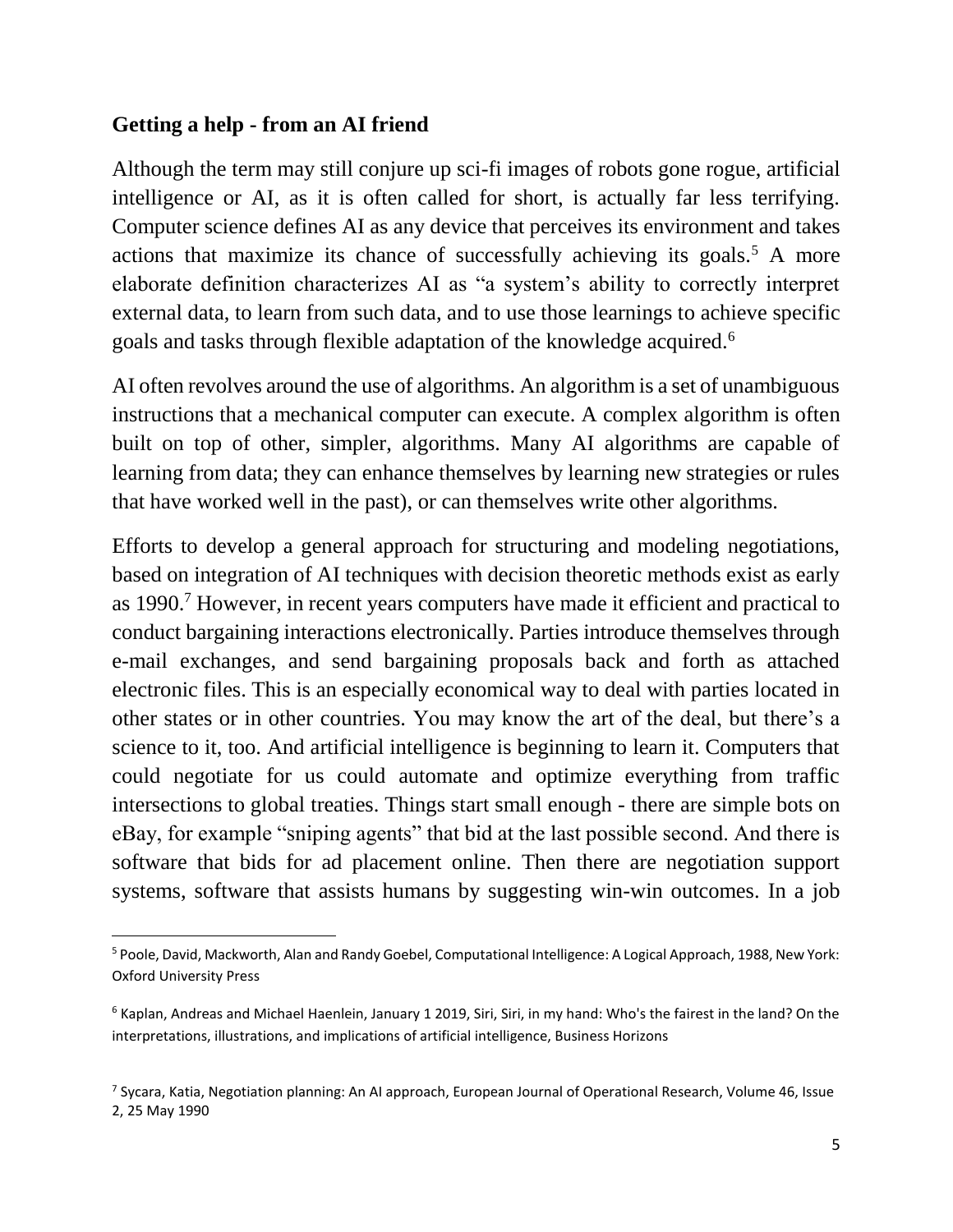negotiation, the system might suggest whether to ask for higher base salary or additional benefits based on what it knows about the company or the boss.<sup>8</sup>

Even though we still lack autonomous negotiators in the full sense of the word, humans still often fail to reach the best agreements where computers can. On top of that, computer negotiation can be done very fast. Autonomous negotiators could be used in haggling at a marketplace, buying a house, setting a meeting, or solving political gridlock when parties need to negotiate a very complex deal.

In September 2019 Estonian company named Pactum launched artificial intelligence tool for commercial negotiations. It is an AI-based system that helps global companies to autonomously offer personalized, commercial negotiations on a massive scale. Inefficient contracting has been estimated to cause firms to lose between 17% to 40% of the value on a given deal, depending on circumstances, according to research by KPMG.<sup>9</sup> Augmented artificial intelligence evaluates agreement terms and offers an unbiased resolution that can result in either business development or renewed agreements where both parties have been equally evaluated to support a fair deal. Based off of historical data, terms are suggested and discussed through an auto generated chat-like interface to generate a contract that is then ready for review and sign off.

In order for a business to successfully scale on a global level, it is important to be able to build and maintain partnerships on every level. Each marketplace includes thousands of partners, each with different requirements, languages and cultures. In order for both parties to flourish, each partnership needs to keep the terms of their agreement up-to-date. In practice, this equates to volumes of contracts going out every day with individualized terms for each partner. AI systems like Pactum are able to support personalized deals with millions of partners within minutes, enabling global businesses to solidify their relationships and ensure local communities feel supported.

 $\overline{a}$ 

<sup>8</sup> Hutson, Matthew, How artificial intelligence could negotiate better deals for humans, Science Magazine, September 2017, available at https://www.sciencemag.org/news/2017/09/how-artificial-intelligence-couldnegotiate-better-deals-humans

<sup>9</sup> Pactum Launches Artificial Intelligence Tool for Commercial Negotiations, Bloomberg, September 11, 2019, available at https://www.bloomberg.com/press-releases/2019-09-11/pactum-launches-artificial-intelligence-toolfor-commercial-negotiations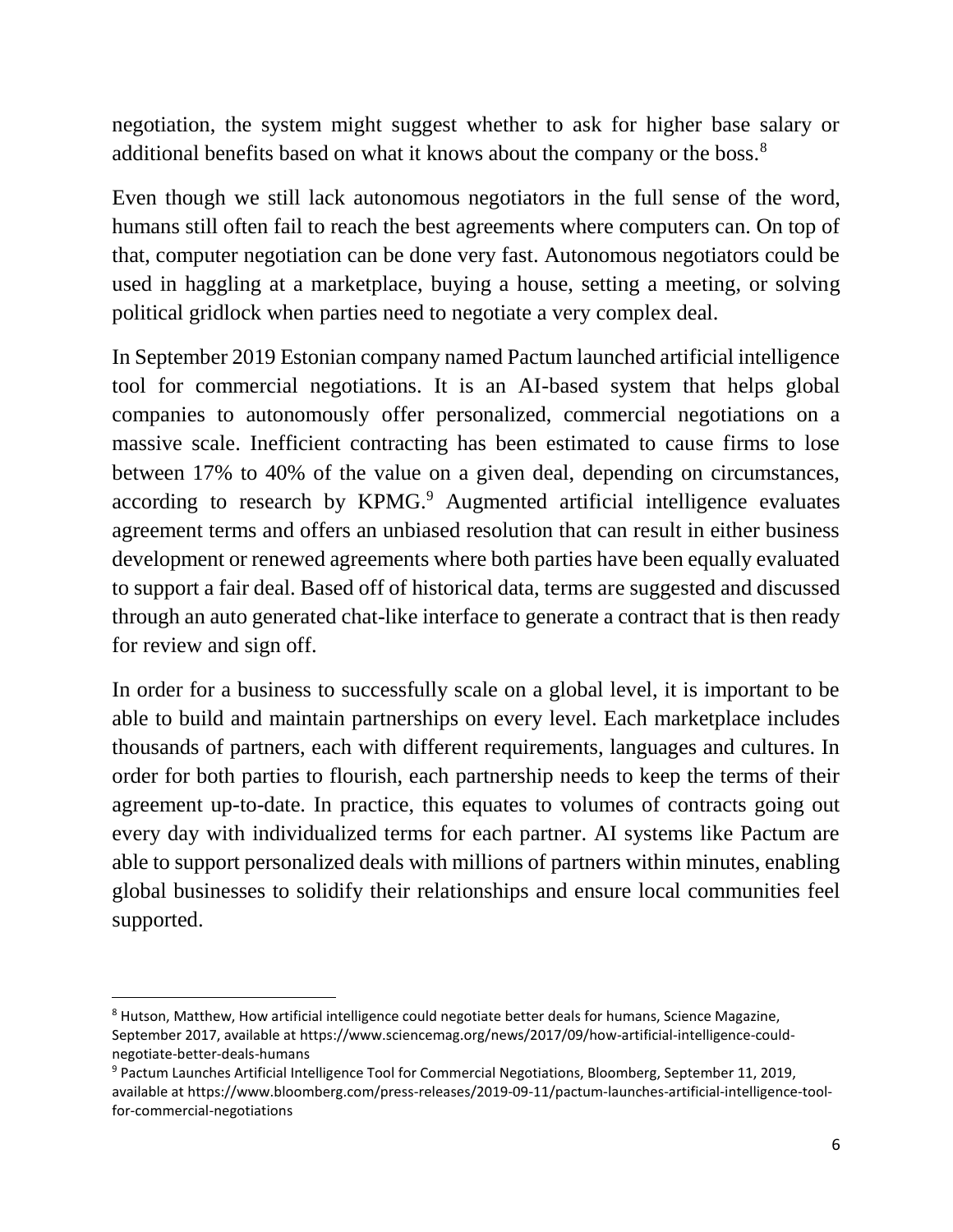A Danish company called iMotions has created software for tracking human emotions which uses computer vision to identify emotions from facial expressions. Professionals and researchers are already using iMotions' software to analyze videos of negotiation simulations. They are trying to isolate particular emotions that have influence on the outcome of negotiations by anwsering the question "How do you make a positive impression on your counterparty and how does that relate to your facial expression?"<sup>10</sup> Ideally, one day an AI-enabled alarm could warn a negotiator when a counterparty's facial expressions indicate a bargaining session is about to go south. IBM's "Project Debater" AI can analyze a proposition and automatically highlight the best arguments for and against it, factoring in both logical and emotional impact. These technologies could transform business negotiations and probably do so long before we have robot lawyers.

But human emotions are just one of many variables that AI system will be able to analyze and predict while searching for the best possible way to conduct a negotiation. Rather than monitor singular conversations and interject recommendations on a case-by-case basis, the AI-based negotiation system of the future would digest lots of conversational data across lots of sales reps to try to understand where there are coaching opportunities, new training opportunities, value prop improvement opportunities, and product improvement opportunities.

To date, existing work on chatbots has led to systems that can hold short conversations and perform simple tasks such as booking a restaurant. But building machines that can hold meaningful conversations with people is challenging because it requires a bot to combine its understanding of the conversation with its knowledge of the world, and then produce a new sentence that helps it achieve its goals. Similar to how people have differing goals, run into conflicts, and then negotiate to come to an agreed-upon compromise, research has shown that it's possible for dialog agents with differing goals (implemented as end-to-end-trained neural networks) to engage in start-to-finish negotiations with other bots or people while arriving at common decisions or outcomes. $^{11}$ 

 $\overline{a}$ <sup>10</sup> Kahn, Jeremy, An Offer You Can't Refuse: How A.I. Is Poised to Transform Negotiations. Eye on A.I., Fortune, September 3, 2019, available at https://fortune.com/2019/09/03/ai-negotiations-eye-on-ai/

 $11$  Deal or no deal? Training AI bots to negotiate, Facebook Engineering, June 14, 2017, available at https://engineering.fb.com/ml-applications/deal-or-no-deal-training-ai-bots-to-negotiate/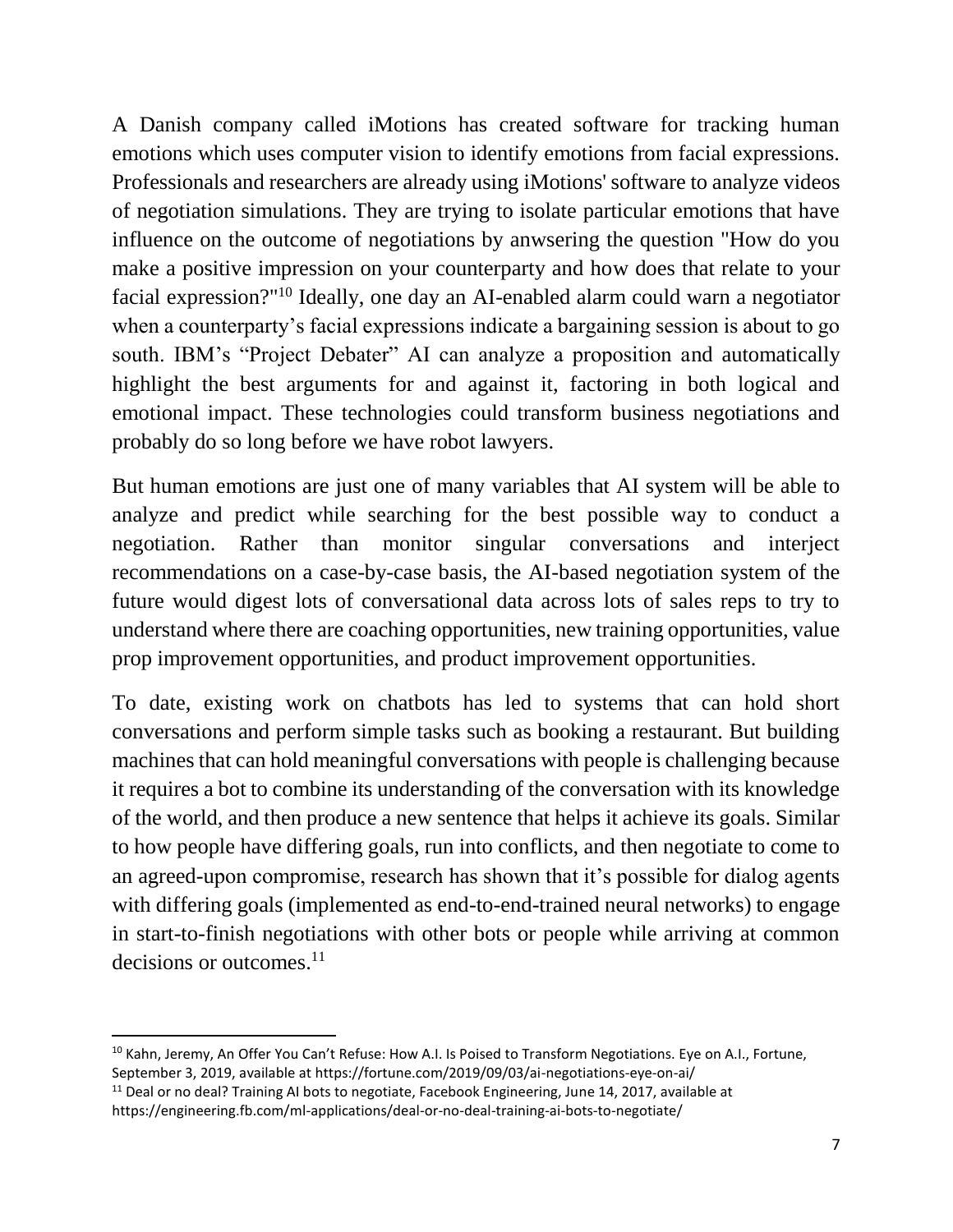To go beyond simply trying to imitate people, researchers at Facebook Artificial Intelligence Research (FAIR) instead allowed the model to achieve the goals of the negotiation. To train the model to achieve its goals, the researchers had the model practice thousands of negotiations against itself, and used reinforcement learning to reward the model when it achieved a good outcome. To prevent the algorithm from developing its own language, it was simultaneously trained to produce humanlike language.

A two-month test pitting 20 lawyers against AI from LawGeex, a leading AI contract review platform, showed that humans were no match for a robot in spotting risks within the legal documentation for non-disclosure agreements – deals meant to protect confidential information such as new manufacturing processes and marketing schemes. The AI's highest accuracy rating on an individual test was 100 percent, while the highest rating a human lawyer achieved on a single contract was 97 percent. As far as accuracy goes, the study showed that humans can (for the most part) keep up with AI in reviewing contracts. The same couldn't be said when it came to speed, however. On average, the lawyers took 92 minutes to finish reviewing the contracts. The longest time taken by an individual lawyer was 156 minutes and the shortest  $51$  minutes.<sup>12</sup>

The accuracy and speed of AI in reviewing legal documents shows clearly the gamechanging potential of technology for trade negotiations. Just as important, the new technology could also make trade negotiations more transparent for everyone, including the public, by restoring confidence in the global rules-based system.

### **(Just some of the) Challenges that lie ahead**

The influence of digitization and the Internet has caused a change in the way we communicate, learn and conduct commercial business. There is no question that easy access to the Internet, like the introduction of mail service and the invention of the telephone, has changed the nature of people's connection to others in their social world. Mail made possible connections among people without physical proximity, the telephone facilitated communication among distant people, making rapid connections possible across long distances, and e‐mail enables the rapid

l  $12$  Leary, Kyree, The Verdict Is In: AI Outperforms Human Lawyers in Reviewing Legal Documents, Futurism, February 27, 2018, available at https://futurism.com/ai-contracts-lawyers-lawgeex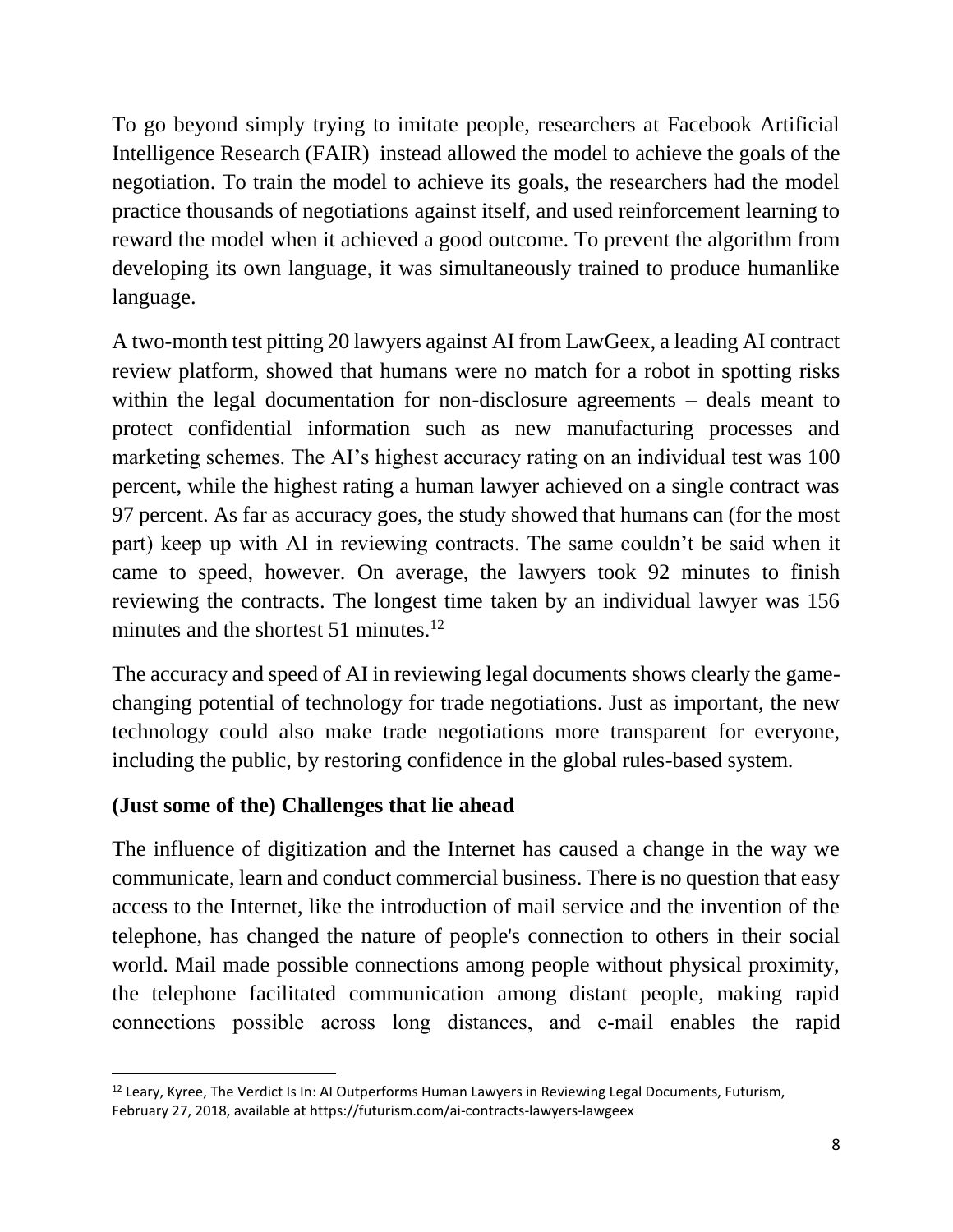dissemination of information to multiple locations simultaneously. Indeed, progress is a fact of life and technological advances are being made at an ever increasing rate. However, as we embrace these changes, we are forgetting some of the more traditional means of communication and a new set of challenges emerge. The increasing dependency on digital infrastructure comes with certain drawbacks and specific which should be taken into account.

First of all, on a very basic level bargaining involves personal interactions. It is difficult to have good personal interactions conducted entirely by exchanging emails or through video conference. It is so much easier to establish critical rapport through in-person or telephone exchanges during which the parties talk directly to one another. Studies show that negotiators who got preliminary meetings or even a phone call before official e-mail exchanges, they behaved more cooperatively, reached more agreements, and achieved more efficient arrangements than those who had no preliminary phone calls.<sup>13</sup>

Another unfortunate fact of electronic communication concerns the ease with which communicators can exchange intemperate comments most would be unlikely to convey in person or on the telephone. Also, written words are prone to misinterpretation when become the only method of communication. Without seeing and hearing non‐verbals, it is easier to misunderstand the words. When we are unsure about words and when we trust the other person less, we pay more attention to the non‐verbal communication of what we hear and see. One critical risk often ignored by electronic negotiators concerns the possibility they will convey far more information in their electronic files than they intended to convey. Depending upon the software used, many of the alternative formulations may be buried in the electronic files as metadata. Knowledgeable computer experts may be able to "mine" the electronic files for such information and obtain comments and changes the sender did not intend for them to view.<sup>14</sup>

 $\overline{\phantom{a}}$ 

<sup>&</sup>lt;sup>13</sup> Craver, Charles, Conducting Electronic Negotiations, July 2007, Mediate, available at https://www.mediate.com/articles/craverC1.cfm  $14$  Ibid.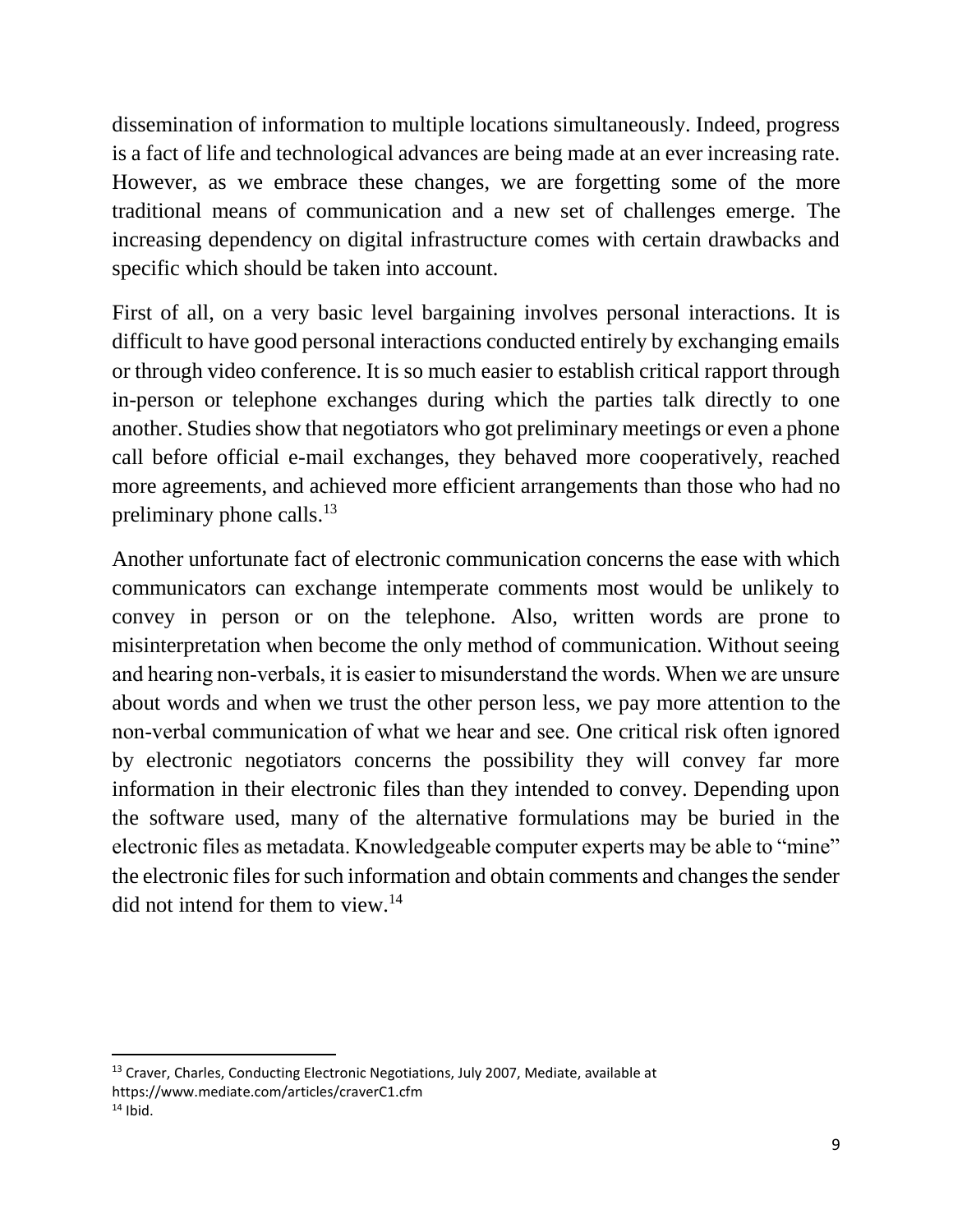When negotiating electronically and especially when counting on AI for assessment and suggestions, emotion is removed from the negotiation.<sup>15</sup> As such, empathy is replaced by insensitivity and a number of persuasion techniques are eradicated. Rapport and feel good emotions no longer count.

As a result, If you have a high value or important relationship that you wish to protect and develop, a purely digital relationship will not be sufficient. The physical interaction between two parties is not something that can be effectively achieved over the internet. It is a basic human fact that two people or organizations need to be physically present in order to build rapport and trust. Sellers and negotiators need to get back face to face with their key clients, they need to build relationships with the end‐users, and they need to hone their rusty negotiation skills quickly before they are lost. Also, the questions arises how do we empower these AI bots and systems while still trusting them. Since AI holds great promises (as well as dangers), tech companies, researchers and AI enthusiasts are especially concerned about how to build trust in AI to foster adoption or usage. Trust can be seen as a psychological mechanism to cope with uncertainty and is located somewhere between the known and the unknown.<sup>16</sup> As such, it is exponentially more difficult to establish the concept of trust within AI environment than to simply feed some information in the machine.

Moreover, there is the lingering question should we be scared of artificial intelligence in general. Since recent developments have made super-intelligent machines possible much sooner than initially thought, the time is now to determine what dangers artificial intelligence poses. The legal, political, societal, financial and regulatory issues there are so complex and wide-reaching that encompass all spheres of modern life. And while many are concerned with the risk of AI being programmed to do something dangerous like operating weapons, the field of communications and within it the negotiation process itself - is also not exempt from new types of risk associated with machines.

l <sup>15</sup> Buzza, Simon, Are we Forgetting how to Negotiate in the Digital Era?, New Dawn Partners, September 2016, available at https://www.newdawnpartners.com/app-data/news\_docs\_uploads/2016-09-30- 16098445508e160f57e836c9814886111f83-3-Are\_We\_Forgetting\_How\_to\_Negotiate\_in\_the\_Digital\_Era.pdf

<sup>&</sup>lt;sup>16</sup> Brukhardt, Michael, How-To Build Trust in Artificial Intelligence Solutions, Medium, May 2019, available at https://medium.com/omdena/how-to-build-trust-in-artificial-intelligence-solutions-a6d3c7ddf4c3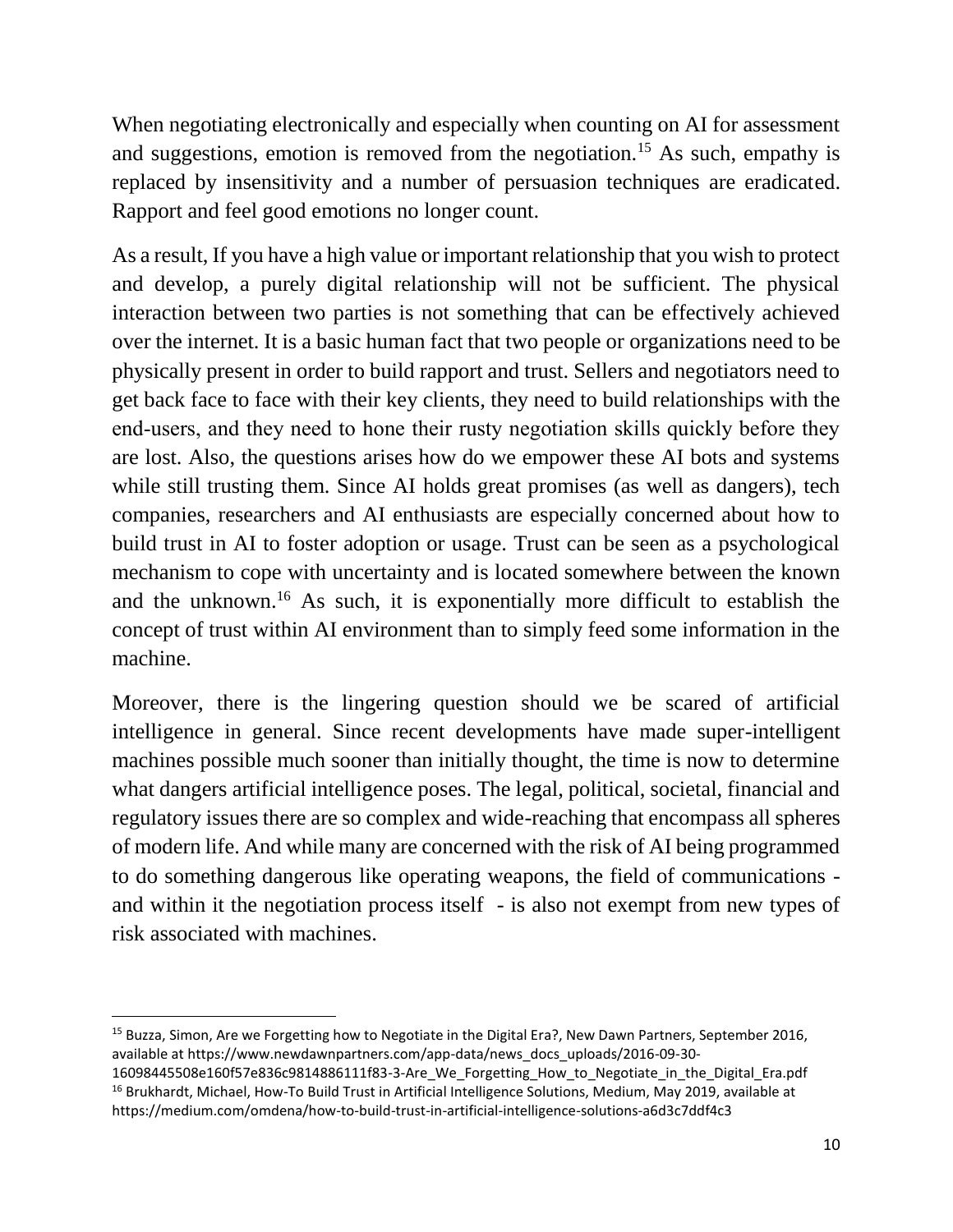Social media through its autonomous-powered algorithms is very effective at target marketing. There are people and computers out there who know who we are, what we like and are incredibly good at surmising what we think. Investigations are still underway to determine the fault of Cambridge Analytica and others associated with the firm who used the data from 50 million Facebook users to try to sway the outcome of the 2016 U.S. presidential election and the U.K.'s Brexit referendum, but if the accusations are correct, it illustrates AI's power for social manipulation.<sup>17</sup> By spreading propaganda to individuals identified through algorithms and personal data, AI can target them and spread whatever information they like, in whatever format they will find most convincing—fact or fiction.

#### **We all sit at the table together**

 $\overline{\phantom{a}}$ 

Over the past few years, an unprecedented number of users were able to experience a dialogue with this kind of AI, whether that be via virtual personal assistants integrated into their smartphones or connected devices. The most well-known technology of this kind includes Apple's virtual assistant, Siri, Amazon's Alexa, and Google's integrated Assistant. Though these assistants have shown their incredible utility in a digital age, their conversational skills remain simple. The machine/A.I. and human interaction is also a focal point of research in many universities and companies worldwide. Autonomous systems that are capable of negotiating on our behalf are among society's key technological challenges for the near future, and their uptake is important for many critical economical application areas. AI agents are, in fact, already used for all sorts of more narrow negotiations, like figuring out the correct price for an online ad, or the right bid for a stock. But it is fascinating to imagine them taking on more human areas of deal-making. By continuing along this trajectory, negotiation research can address perhaps the biggest challenge of all: a co-active approach that simultaneously advances the autonomy of a negotiation agent in all its aspects.<sup>18</sup>

<sup>&</sup>lt;sup>17</sup> Marr, Bernard, Is Artificial Intelligence Dangerous? 6 AI Risks Everyone Should Know About, Forbes, November 19, 2018, available at https://www.forbes.com/sites/bernardmarr/2018/11/19/is-artificial-intelligence-dangerous-6-airisks-everyone-should-know-about/#681ff90a2404

<sup>&</sup>lt;sup>18</sup> Can Artificial Intelligence Master the Art of the Deal?, Technology Review, September 12, 2017, available at https://www.technologyreview.com/f/608850/can-artificial-intelligence-master-the-art-of-the-deal/